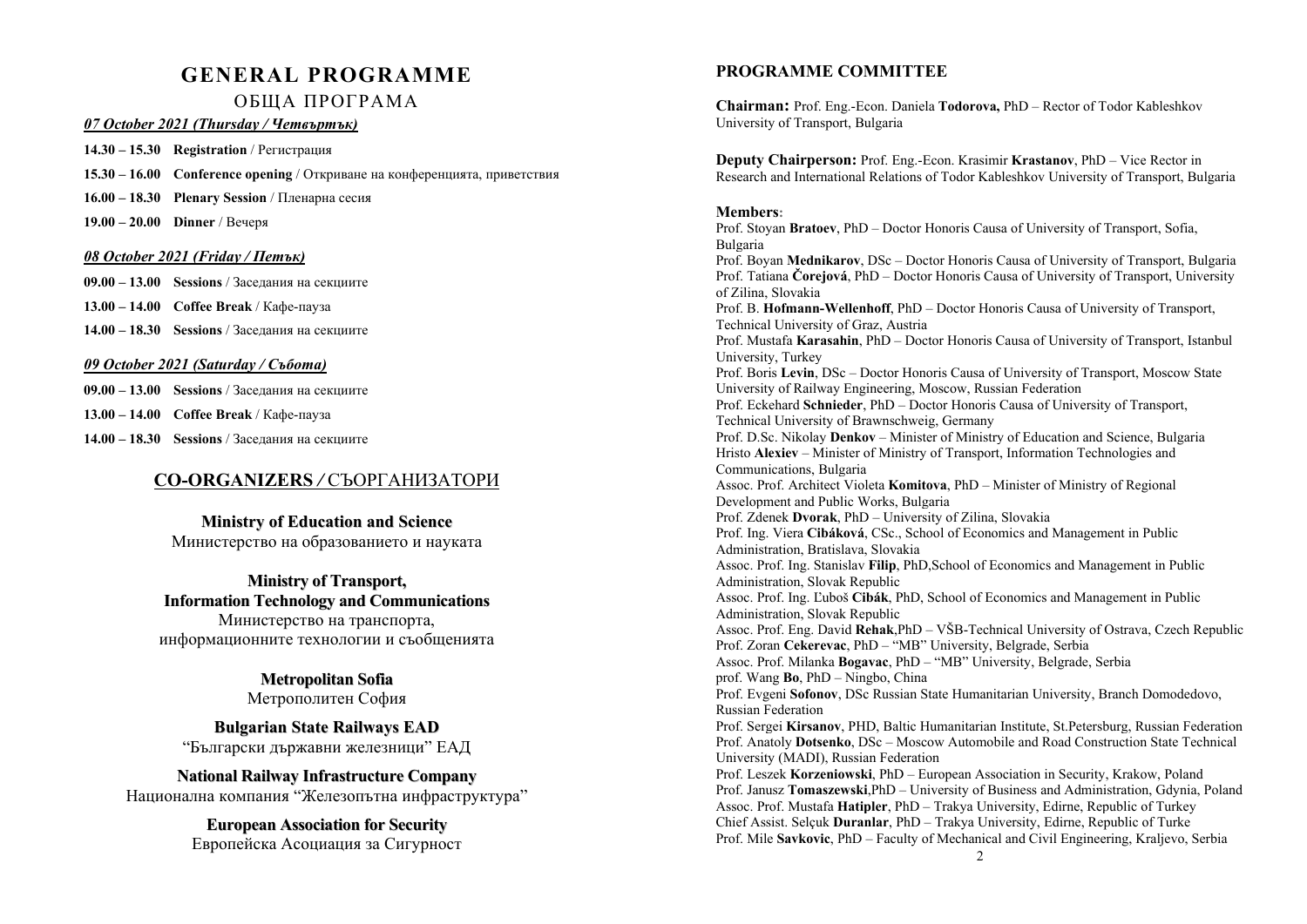Prof. Dragan **Petrović**, PhD – Faculty of Mechanical and Civil Engineering, Kraljevo, Serbia Assoc. Prof. Milan **Bizic**, PhD – Faculty of Machine and Civil Engineering, Kraljevo, Serbia Prof. Branislav **Gavrilović**, PhD – Academy of Technical and Art Applied Studies Belgrade, Department Railway College of Applied Studies, Serbia Prof., Zoran **Bundalo,** PhD – Academy of Technical and Art Applied Studies Belgrade,, Department Railway College of Applied Studies, Serbia Prof. Eng-Math. Petar **Kolev**, DSc – Todor Kableshkov University of Transport, Bulgaria Prof. Eng-Math. Nencho **Nenov**, DSc – Todor Kableshkov University of Transport, Bulgaria Prof. Nikolay **Georgiev**, PhD, Vice Rector of Academic Affairs of Todor Kableshkov University of Transport, Bulgaria Prof. Todor **Razmov**, PhD – Todor Kableshkov University of Transport, Bulgaria Prof. Georgi **Pavlov**, PhD – Todor Kableshkov University of Transport, Bulgaria Assoc. Prof. Eng. Miryana **Evtimova**, PhD –T. Kableshkov University of Transport, Bulgaria Prof. Mariya **Slavova**, PhD – Todor Kableshkov University of Transport, Bulgaria Prof. Eng. Hristo **Hristov**, DSc – Todor Kableshkov University of Transport, Bulgaria Eng. Kiril **Ermenkov** – Scientific and Technical Transport Union, Bulgaria Georgi **Minchev** – "TRANS BALKANI", international forwarding, Bulgaria Ivan **Ivanov** – "Active Building Inc." Ltd., Bulgaria Prof. Svetoslav **Nikolov**, DSc – Todor Kableshkov University of Transport, Bulgaria Prof. Valentin **Nedev**, PhD – Todor Kableshkov University of Transport, Bulgaria Prof. Valentin **Nikolov**, PhD – Todor Kableshkov University of Transport, Bulgaria Prof. Emiliya **Dimitrova**, PhD – Todor Kableshkov University of Transport, Bulgaria Prof. Eng. Ivan **Kolarov**, PhD – Todor Kableshkov University of Transport, Bulgaria Prof. Eng. Mirena **Todorova**, PhD – Todor Kableshkov University of Transport, Bulgaria Assoc. Prof. Eng. Boris **Petkov**, PhD – Todor Kableshkov University of Transport, Bulgaria Assoc. Prof. Valentina **Staneva**, PhD – Todor Kableshkov University of Transport, Bulgaria Assoc. Prof. Veselin **Stoyanov**, PhD – Todor Kableshkov University of Transport, Bulgaria Assoc. Prof. Drago **Michalev**, PhD – Todor Kableshkov University of Transport, Bulgaria Assoc. Prof. Eng. Ivan **Petrov**, PhD – Todor Kableshkov University of Transport, Bulgaria Assoc. Prof. Eng. Irina **Asenova**, PhD – Todor Kableshkov University of Transport, Bulgaria Assoc. Рrof. Nina **Dimitrova**, PhD – Todor Kableshkov University of Transport, Bulgaria Prof. Eng. Nikolay **Tontchev**, DSc – Todor Kableshkov University of Transport, Bulgaria Prof. Eng. Galina **Cherneva**, DSc – Todor Kableshkov University of Transport, Bulgaria Prof. Emil **Zhelezov**, PhD – Todor Kableshkov University of Transport, Bulgaria Prof. Dimitar **Dimitrov**, PhD – Todor Kableshkov University of Transport, Bulgaria Prof. Eng. Chavdar **Kolev**, PhD – Todor Kableshkov University of Transport, Bulgaria Prof. Eng. Vasil **Dimitrov**, PhD – Todor Kableshkov University of Transport, Bulgaria Prof. Kalin **Kalinov**, PhD – Nikola Vaptsarov Naval Academy, Bulgaria Prof. Hristina **Nikolova**, PhD – University of National and World Economy, Bulgaria Prof. Ognyan **Simeonov**, PhD – University of National and World Economy, Bulgaria Prof. Maya **Lambovska**, D.Sc. – University of National and World Economy, Bulgaria Assoc. Prof. Krasimir **Jordanov**, PhD – University of National and World Economy, Bulgaria Eng. Vencislav **Krustev** - Bulgarian Transport Chamber Eng. Plamen **Tsalkov** - Association of the Bulgarian Enterprises for International Road Transport and the Roads, Bulgaria Eng. Nikola **Vasilev** - Bulgarian State Railways Holding, Sofia, Bulgaria Eng. Krasimir **Papukchiyski** - National Railway Infrastructure Company, Bulgaria Eng. Bojidar **Djelebov** – DP "TSV", Bulgaria

## **ORGANIZING COMMITTEE**

**Chairperson:** Assoc. Prof. Eng.-Math. Nina **Gergova**, PhD – Todor Kableshkov University of Transport, Bulgaria

### **Committee Members:**

- Prof. Mariya **Hristova**, PhD Todor Kableshkov University of Transport, Bulgaria
- Assoc. Prof. Emiliya **Vaysilova**, PhD Todor Kableshkov University of Transport, Bulgaria
- Assoc. Prof. Eng. Ivanka **Pencheva**, PhD Todor Kableshkov University of Transport, Bulgaria
- Assoc. Prof. Eng. Penko **Petkov**, PhD Todor Kableshkov University of Transport, Bulgaria
- Assoc. Prof. Boryana **Rogozherova**, PhD Todor Kableshkov University of Transport, Bulgaria
- Senior Lecturer Vesela **Dyakova** Todor Kableshkov University of Transport, Bulgaria
- Chief Assistant Eng.Violina **Veliova**, PhD Todor Kableshkov University of Transport, Bulgaria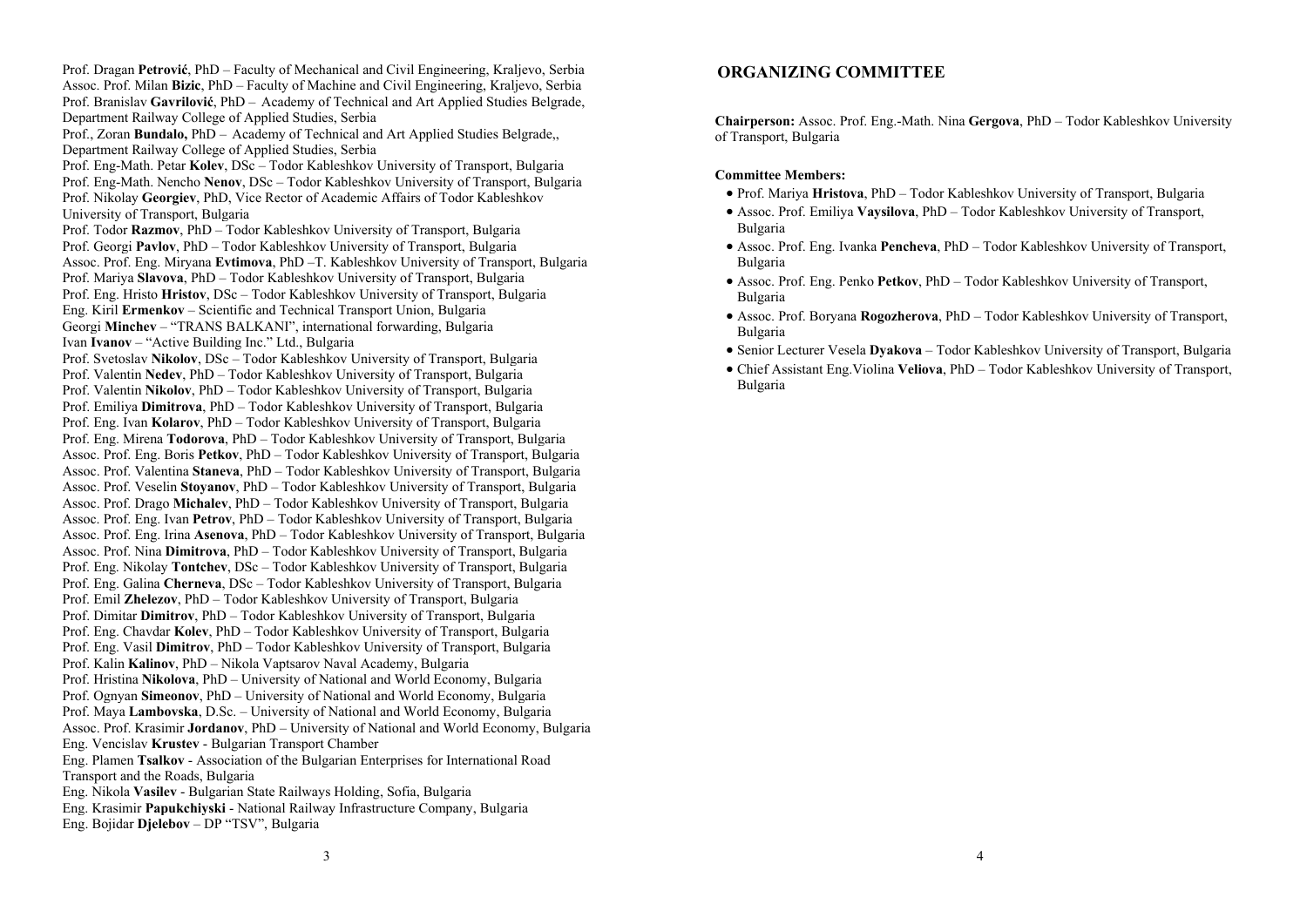## **PLENARY SESSION /** ПЛЕНАРНО ЗАСЕДАНИЕ

## **07 October 2021 / Jubilee Hall / Зала Юбилейна**

**15.30 – 16.00 Conference opening /** Откриване на конференцията **Greetings /** Поднасяне на приветствия

### **PLENARY PRESENTATIONS /** ПЛЕНАРНИ ДОКЛАДИ

**Проф. д-р Даниела Тодорова** *(Prof. Daniela Todorova, PhD)*  ПОВИШАВАНЕ НА ОЦЕНКАТА НА ПРЕДЛАГАНОТО ОБРАЗОВАНИЕ ВЪВ ВИСШЕ ТРАНСПОРТНО УЧИЛИЩЕ "ТОДОР КАБЛЕШКОВ" И ПОСТИГАНЕ НА ФИНАНСОВА СТАБИЛНОСТ

(*IMPROVING THE QUALITY OF THE OFFERED EDUCATION IN TODOR KABLESHKOV UNIVERSITY OF TRANSPORT*)

#### **Проф. д-р Стоян Братоев - дхк на ВТУ** *(Prof. Stoyan Bratoev, PhD – Doctor Honoris Causa of University of Transport)*  МЕТРОПОЛИТЕН СОФИЯ – РЕАЛНОСТ И ПЕРСПЕКТИВИ

#### **Matteo Cocco** *(Матео Коко)* **- DASSAULT SYSTEMES**

**Талиб Даил** *(Talib Dail)* **- HAYCAD INFOTECH**  ACCELERATE THE URBAN MOBILITY WITH 3DEXPERIENCE FOR THE WORKFORCE

OF THE FUTURE

**Николай Райчев** *(Nikolay Raychev)*  **Ралица Грозева** *(Ralica Grozeva)*  ФЬОСТАЛПИНЕ РЕЙЛУЕЙ СИСТЕМС БЪЛГАРИЯ ООД

**Нина Павлова** *(Nina Pavlova)*  **Калин Никифоров** *(Kalin Nikiforov)*  **Георги Славов** *(Georgi Slavov)*  "ТРАНСПОРТНО СТРОИТЕЛСТВО И ВЪЗСТАНОВЯВАНЕ" ЕАД

**Инж. Красимир Папукчийски** *(Eng. Krasimir Papukchiyski)* ДП НАЦИОНАЛНА КОМПАНИЯ ЖЕЛЕЗОПЪТНА ИНФРАСТРУКТУРА

**Любен Нанов** *(Luben Nanov)*  **Десислава Стоянова** *(Desislava Stoyanova)* "БДЖ - ПЪТНИЧЕСКИ ПРЕВОЗИ" ЕООД

**18.00 – 18.30 Дискусия**

## **SESSION 1 / СЕКЦИЯ 1**

### **08 October 2021 / Danube Hall /** Зала Дунав

### **Technology, Organization and Management of Transport**

*"Технология, организация <sup>и</sup> управление на транспорта"* 

### **Safety and Reliability of Transport**

*"Безопасност <sup>и</sup> надеждност на транспорта"* 

### **Chairwoman /** Председател: **Mirena Todorova,** Prof., PhD

### **Scientific secretary /** Научен секретар: **Violina Velyova,** PhD

**09.00 – 09.20 Проф. д-р Мирена Тодорова** *(Prof. Mirena Todorova, PhD)*  ОЦЕНКА НА СХЕМИТЕ НА ГЪРЛОВИНИ НА ЖЕЛЕЗОПЪТНИ ГАРИ ПРИ ТЕХНОЛОГИЧНО ИМ ПРОЕКТИРАНЕ *(ASSESSMENT OF THE SCHEMES OF RAILWAY STATION THROATS WITH THEIR TECHNOLOGICAL DESIGN)* 

- **09.20 09.40 Проф. д-р Димитър Димитров** *(Prof. Dimitar Dimitrov, PhD)*  **Докторант Ирена Петрова** *(Irena Petrova, PhD Student)* ПОДХОД ЗА МНОГОКРИТЕРИАЛНА ОЦЕНКА И ПОДБОР НА ЖЕЛЕЗОПЪТНИ ИНФРАСТРУКТУРНИ ПРОЕКТИ *(APPROACH FOR MULTICRITERIAL EVALUATION AND SELECTION OF RAILWAY INFRASTRUCTURE PROJECTS)*
- **09.40 –10.00 Докторант Костадин Трифонов** *(Kostadin Trifonov, PhD Student)* ОПРЕДЕЛЯНЕ НА ПОКАЗАТЕЛИТЕ ВЛИЯЕЩИ ВЪРХУ КОМФОРТА ПРИ ПЪТУВАНЕ С ОБЩЕСТВЕН ТРАНСПОРТ *(DETERMINING THE INDICATORS INFLUENCING THE COMFORT OF TRAVELING BY PUBLIC TRANSPORT)*
- **10.00 10.20 Проф. д-р инж. Николай Георгиев** *(Prof. Nikolai Georgiev, PhD)* **Гл. ас. д-р Виолина Вельова** *(Violina Velyova, PhD)* СЪЩНОСТ, АКТУАЛНИ ПРОБЛЕМИ И НАСОКИ ЗА РАЗВИТИЕ НА СИГУРНОСТТА В ТРАНСПОРТА *(ESSENCE, ACTUAL PROBLEMS AND GUIDELINES FOR THE DEVELOPMENT OF TRANSPORT SECURITY)*
- **10.20 11.00 Coffee Break / Кафе-пауза**
- **11.00 11.20 Проф. д-р Емил Железов** *(Prof. Emil Jelezov, PhD)*  ПРОФИЛ НА ТРАФИКА И ИНЦИДЕНТИ В БЪЛГАРСКИЯ МОРСКИ ОТГОВОРЕН РАЙОН ЗА ТЪРСЕНЕ И СПАСЯВАНЕ (БМОРТС) *(TRAFFIC PROFILE AND INCIDENTS IN THE BULGARIAN MARITIME RESPONSIBLE SEARCH AND RESCUE REGION (BMRSRR))*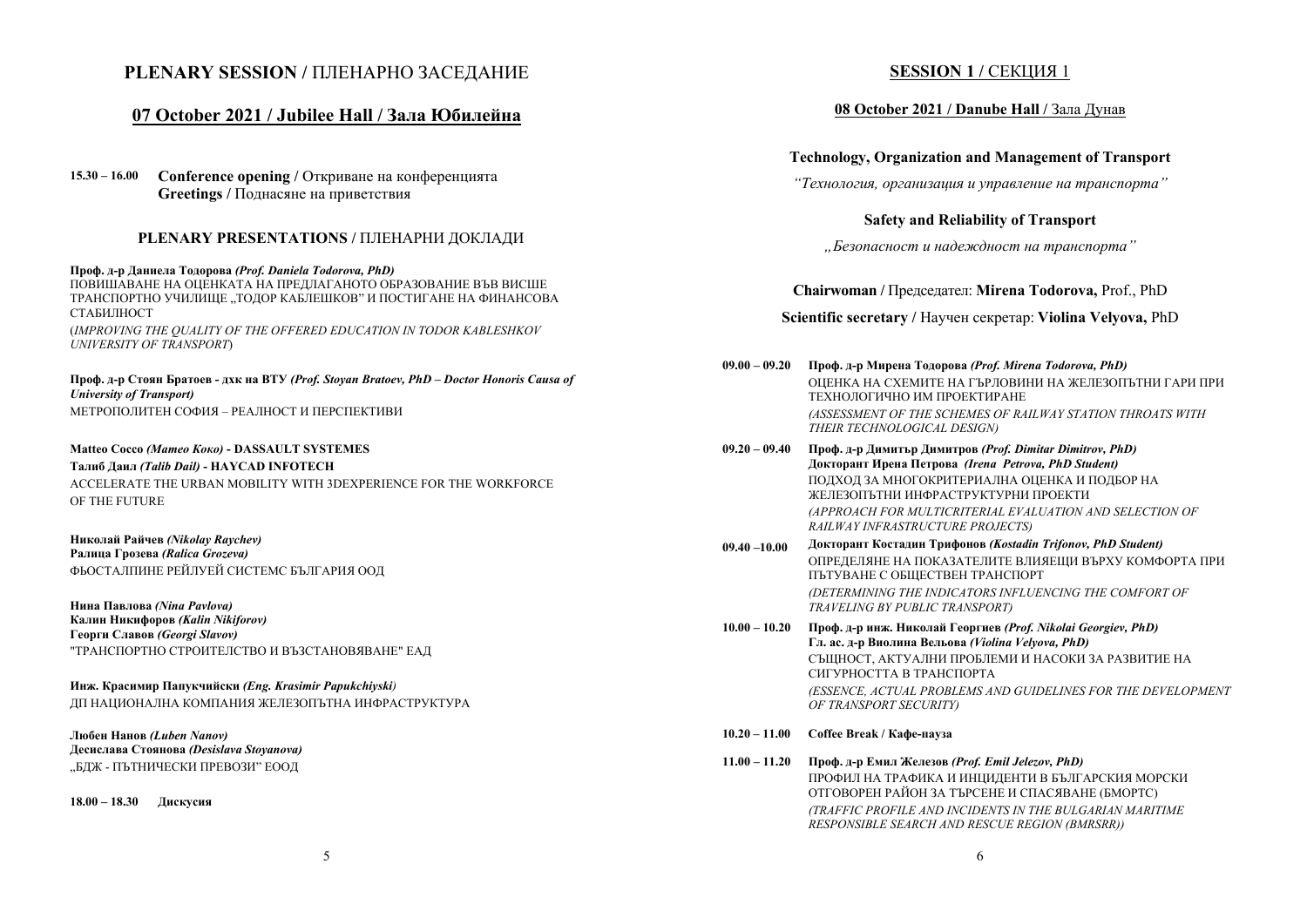- **11.20 11.40 Гл. ас. д-р Зорница Спасова** *(Zornica Spasova, PhD)*  **Гл. ас. д-р Цветан Димитров** *(Cvetan Dimitrov, PhD)* ПЪТНО-ТРАНСПОРТНИ ПРОИЗШЕСТВИЯ В ГРАД СОФИЯ ПРИ НАМАЛЕНА ВИДИМОСТ *(ROAD TRAFFIC ACCIDENTS IN SOFIA CITY ATTRIBUTED TO LOW VISIBILITY)*
- **11.40– 12.00 Доц. д-р Зоя Хубенова (***Assoc. Prof. Zoya Hubenova, PhD)* **Докторант Филип Илиев** *(Filip Iliev, PhD Student)* ПРИЛОЖЕНИЯ НА АЙ ТРЕКИНГ ТЕХНОЛОГИЯТА <sup>В</sup> АВТОМОБИЛНИЯ ТРАНСПОРТ*(APPLICATIONS OF EYE TRACKING TECHNOLOGY IN MOTOR TRANSPORT)*
- **12.00 12.20 Гл. ас. д-р Владимир Бояджиев** *(Vladimir Boiadjiev, PhD)*  МОДЕЛИРАНЕ ЧРЕЗ ГРАФ НА НАДЕЖДНОСТНОТО ПОВЕДЕНИЕ НА ПОДАВАТЕЛНОТО ЗАДВИЖВАНЕ ПО ОС Z НА МЕТАЛОРЕЖЕЩА МАШИНА С ЦИФРОВО-ПРОГРАМНО УПРАВЛЕНИЕ *(MODELING THROUGH A GRAPH OF RELIABLE BEHAVIOR OF THE SUPPLY DRIVE ON Z AXIS OF A METAL CUTTING MACHINE WITH DIGITAL-PROGRAM CONTROL)*
- **12.20 13.00 Дискусия**

**13.00 – 14.00 Coffee Break / Кафе-пауза**

## **SESSION 1 / СЕКЦИЯ 1**

#### **08 October 2021 / Danube Hall /** Зала Дунав

**Informatics and Information Technologies** 

*"Информатика <sup>и</sup> информационни технологии"* 

## **Telecommunications and Signaling Equipment, Automation Systems in Transport**

*"Комуникационна, осигурителна техника и системи за автоматизация <sup>в</sup> транспорта"* 

#### **Electronics, Automation and Mechanization**

*"Електроника, автоматика <sup>и</sup> механизация"* 

#### **Chairwoman /** Председател: **Galina Cherneva,** Prof., DSc

### **Scientific secretary /** Научен секретар: **Hristina Spiridonova,** PhD Student

**14.00 – 14.20 Проф. дтн Христо Христов** *(Prof. Hristo Hristov, DSc)*  **Проф. д-р Мария Христова** *(Prof. Maria Hristova, PhD)* ИЗСЛЕДВАНЕ НА ДИВЕРСИТЕТА КАТО СРЕДСТВО ЗА ОТКАЗОУСТОЙЧИВОСТ В ДВУКАНАЛНИ КОМПЮТЪРНИ СИСТЕМИ *(STUDY OF DIVERSITY AS A MEANS FOR FAULT TOLERANCE IN DUAL-CHANNEL COMPUTER SYSTEMS)* 

**14.20 – 14.40 Проф. д-р Емилия Димитрова (***Prof. Emilia Dimitrova, PhD)*  **Докторант Светослав Томов** *(Svetoslav Tomov, PhD Student)*  ПОВИШАВАНЕ ТОЧНОСТТА НА ПОЗИЦИОНИРАНЕ НА МЕТРОВЛАКОВЕ С АВТОМАТИЧНО УПРАВЛЕНИЕ *(IMPROVING THE ACCURACY OF POSITIONING OF AUTOMATICALLY CONTROLLED UNDERGROUND TRAINS)* 

**14.40 – 15.00 Доц. д-<sup>р</sup> Емил Йончев (***Assoc. Prof. Emil Jonchev, PhD)*  **Докторант Росен Милетиев** *(Rosen Miletiev, PhD Student)*  **Докторант Лъчезар Христов** *(Lachezar Hristov, PhD Student)*  **Докторант Тодор Тодоров** *(Todor Todorov, PhD Student)*  МОНИТОРИНГ НА ПРОДЪЛЖИТЕЛНИ ДЕФОРМАЦИИ В СТРОИТЕЛНИ СЪОРЪЖЕНИЯ НА БАЗАТА НА ИНЕРЦИАЛЕН МОДУЛ ЗА АБСОЛЮТНА ОРИЕНТАЦИЯ *(MONITORING OF CONTINUOUS DEFORMATIONS IN CONSTRUCTION* 

**FACILITIES BASED ON INERTIAL MODULE FOR ABSOLUTE ORIENTATION)**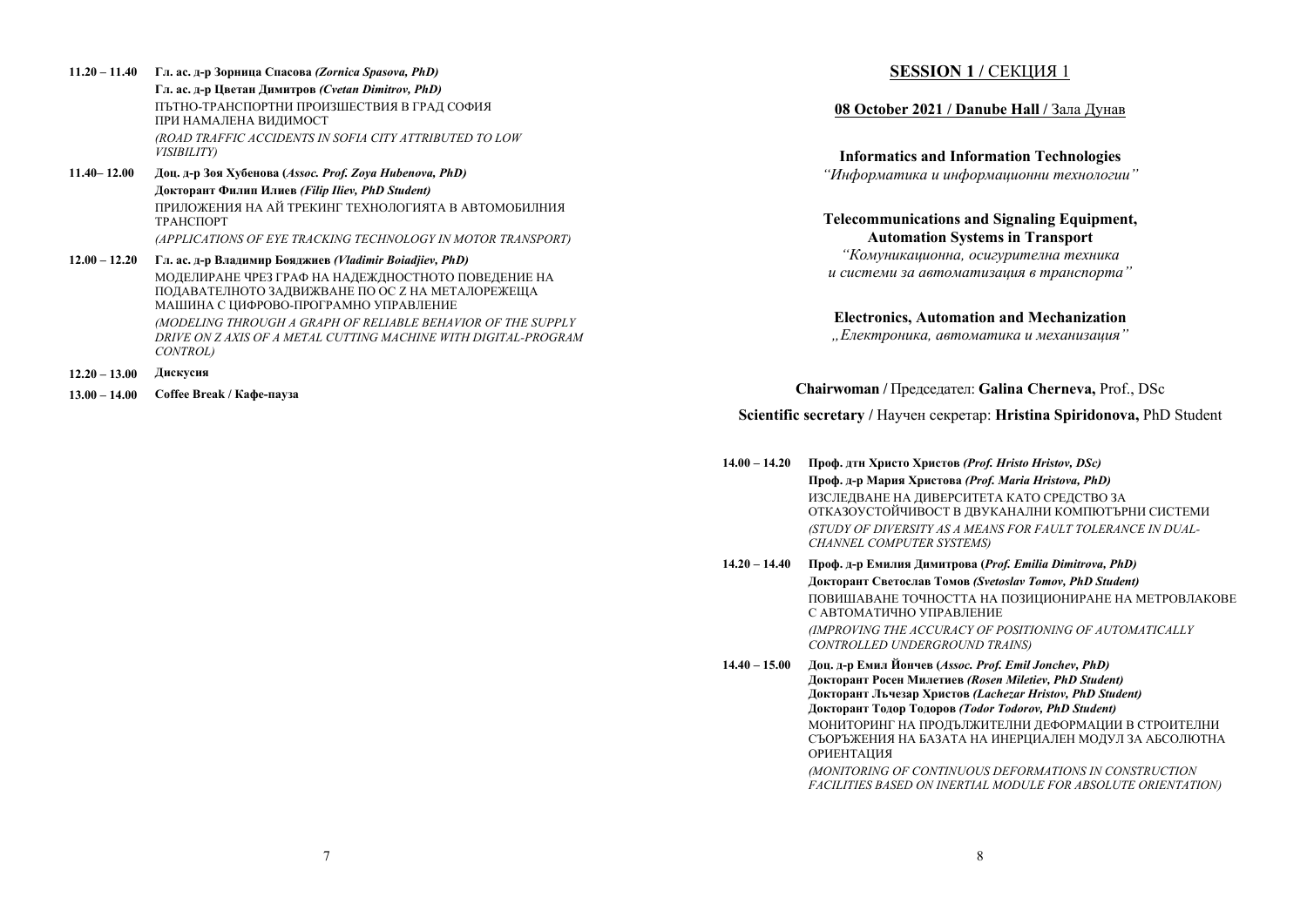- **15.00 15.20 Докторант Филип Илиев** *(Filip Iliev, PhD Student)*  **Докторант Радостина Христова** *(Radostina Hristova, PhD Student)* ДИАГНОСТИЧЕН МЕТОД ЗА ИЗГРАЖДАНЕ НА ФУНКЦИОНАЛНО УСТОЙЧИВИ ДИНАМИЧНИ СИСТЕМИ *(DIAGNOSTIC METHOD FOR BUILDING FUNCTIONALLY SUSTAINABLE DYNAMIC SYSTEMS)*
- **15.20 15.40 Проф. дн Галина Чернева** *(Prof. Galina Cherneva, DSc)*  **Докторант Петър Иванов** *(Petur Ivanov, PhD Student)*  ОЦЕНКА НА ЕЛЕКТРОМАГНИТНОТО ПОЛЕ НА КЛЕТЪЧНИ МРЕЖИ ЗА МОБИЛНИ КОМУНИКАЦИИ *(ASSESSMENT OF THE ELECTROMAGNETIC FIELD OF MOBILE COMMUNICATIONS CELLULAR NETWORKS)*
- **15.40 16.20 Coffee Break / Кафе-пауза**
- **16.20 16.40 Доц. д-р Ирина Асенова** *(Assoc. Prof. Irina Asenova, PhD)*  **Докторант Христина Спиридонова** *(Hristina Spiridonova, PhD Student)*  ОПРЕДЕЛЯНЕ НА МНОГОПАРАМЕТРИЧНАТА ЧУВСТВИТЕЛНОСТ В СИМВОЛЕН ВИД НА Т – ФИЛТЪР *(MULTIPARAMETER SENSITIVITY ANALYSIS OF THE TRANSFER FUNCTION OF A T-SHAPED FILTER)*
- **16.40 17.00 Докторант Христина Спиридонова** *(Hristina Spiridonova, PhD Student)*  ЕФЕКТИВНОСТ НА ОПТИМИЗИРАНЕ ФОРМАТА НА СИГНАЛ ЧРЕЗ СЪГЛАСУВАЩИ ФИЛТРИ *(EFFICIENCY OF SIGNAL SHAPE OPTIMIZATION THROUGH MATCHING FILTERS)*
- **17.00 18.00 Дискусия**

## **SESSION 2 / СЕКЦИЯ 2**

### **08 October 2021 / Todor Kableshkov Hall / Зала Тодор Каблешков**

**Economic Issues of Transport**  *"Икономически проблеми на транспорта"* 

#### **Trends and Innovations in Transport Education**

*"Насоки <sup>и</sup> иновации <sup>в</sup> транспортното образование"* 

**Transport and Ecology** *"Транспорт <sup>и</sup> екология"* 

**Chairwoman /** Председател: Assoc. Prof. **Valentina Staneva,** PhD

**Scientific secretary /** Научен секретар: **Veselin Grozdanov,** PhD

- **09.00 09.20 Доц. д-р Валентина Станева** *(Assoc. Prof. Valentina Staneva, PhD)*  КОНЦЕПТУАЛНАТА РАМКА ЗА ФИНАНСОВО ОТЧИТАНЕ КАТО БАЗА ЗА СЪСТАВЯНЕ НА ФИНАНСОВИТЕ ОТЧЕТИ НА ТРАНСПОРТНИТЕ ПРЕДПРИЯТИЯ *(THE CONCEPTUAL FRAMEWORK FOR FINANCIAL REPORTING AS A BASIS FOR COMPILING THE FINANCIAL STATEMENTS OF TRANSPORT COMPANIES)*
- **09.20 09.40 Доц. д-р Емилия Вайсилова** *(Assoc. Prof. Emiliya Vaysilova, PhD)*  СЧЕТОВОДНО И ДАНЪЧНО ТРЕТИРАНЕ НА СТИМУЛИТЕ ПО ОПЕРАТИВЕН ЛИЗИНГ В ТРАНСПОРТНИТЕ ПРЕДПРИЯТИЯ В КОНТЕКСТА НА СС 17 ЛИЗИНГ *(ACCOUNTING AND TAX TREATMENT OF OPERATING LEASING INCENTIVES IN TRANSPORT ENTERPRISES IN THE CONTEXT OF AS 17 LEASING)*
- **09.40 10.00 Доц. д-<sup>р</sup> Десислава Йосифова** *(Assoc. Prof. Desislava Yosifova, PhD)*  ЕКОЛОГИЧНА ОТЧЕТНОСТ И ПРОЗРАЧНОСТ В КОНТЕКСТА НА РАМКАТА ЗА ЗЕЛЕНА ОТБРАНА И "НАТО-2030" *(CONTEXT OF GREEN DEFENCE FRAMEWORK AND NATO-2030)*
- **10.00 10.20 Доц. д-<sup>р</sup> Десислава Йосифова** *(Assoc. Prof. Desislava Yosifova, PhD)*  ИНИЦИАТИВИ И ЕКОЛОГИЧНИ РЕШЕНИЯ НА НАТО ПРИ УПРАВЛЕНИЕ НА РАЗХОДИТЕ ЗА ТРАНСПОРТНО-ЛОГИСТИЧНИ ДЕЙНОСТИ *(NATO INITIATIVES AND ENVIRONMENTAL SOLUTIONS IN TRANSPORT AND LOGISTICS COSTS MANAGEMENT)*
- **10.20 10.40 Гл. ас. д-р Магдалена Петрова-Кирова** *(Magdalena Petrova-Kirova, PhD)* НОРМАТИВНА РЕГЛАМЕНТАЦИЯ, СЧЕТОВОДНО И ДАНЪЧНО ТРЕТИРАНЕ НА СУБЛИЗИНГА В ТРАНСПОРТНИ ПРЕДПРИЯТИЯ *(REGULATORY FRAMEWORK, ACCOUNTING AND TAX TREATMENT OF SUBLEASE IN TRANSPORT ENTERPRISES)*
- **10.40 11.20 Coffee Break / Кафе-пауза**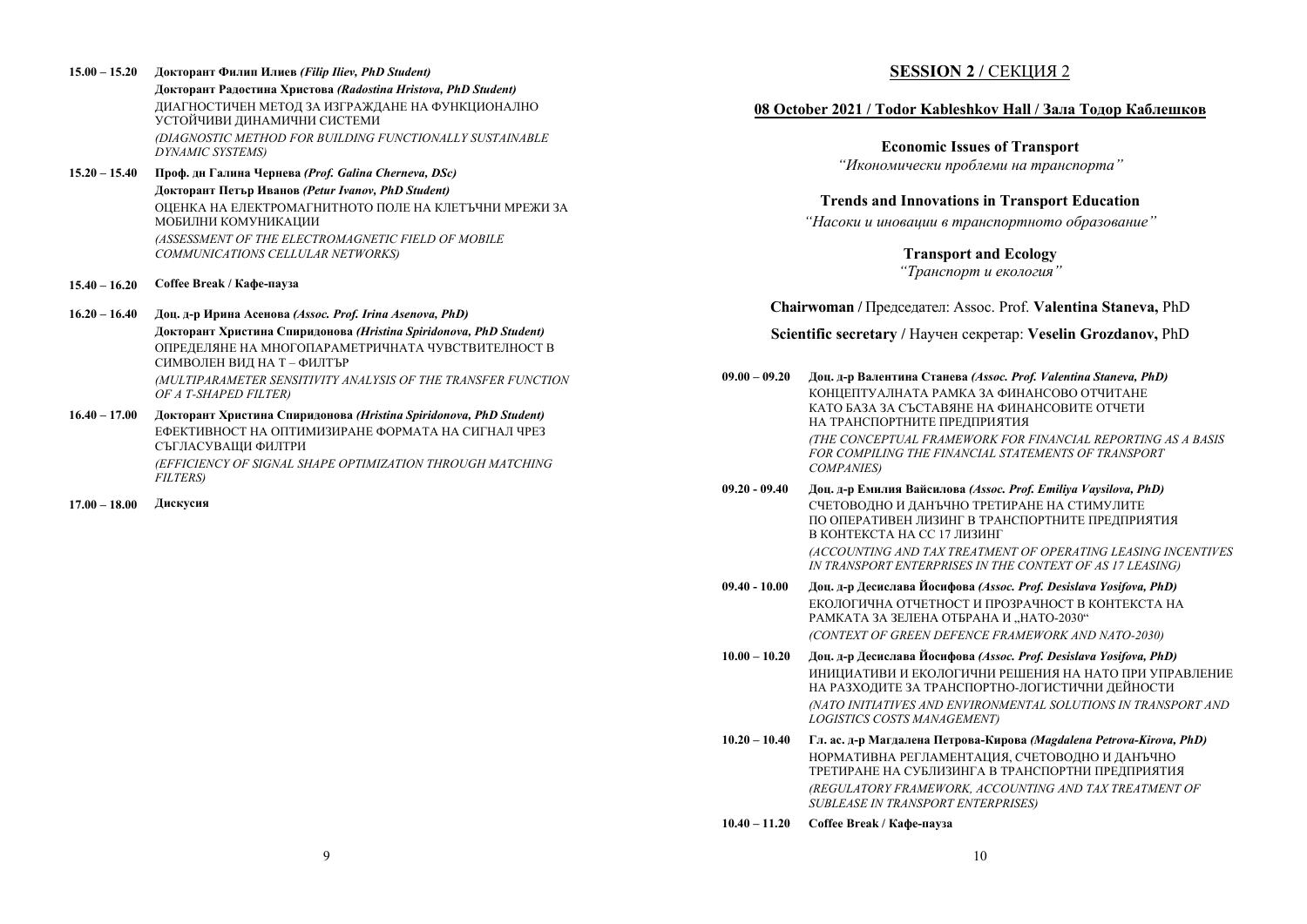- **11.20 11.40 Доц. д-р Николай Цонков** *(Assoc. Prof. Nikolay Tsonkov, PhD)* CHALLENGES AND PERSPECTIVE OF TOURISTIC SECTOR IN BULGARIA *(ПРЕДИЗВИКАТЕЛСТВА И ПЕРСПЕКТИВА НА ТУРИСТИЧЕСКИЯ СЕКТОР В БЪЛГАРИЯ)*
- **11.40 12.00 Проф. дн Антоанета Кирова** *(Prof. Antoaneta Kirova, DSc)* ПОВИШАВАНЕ НА ВЪЗМОЖНОСТИТЕ ЗА УЧАСТИЕ НА Р БЪЛГАРИЯ В МЕЖДУНАРОДНИ ИНИЦИАТИВИ ЗА РАЗВИТИЕ НА ТРАНСПОРТНАТА ИНФРАСТРУКТУРА

*(INCREASING THE OPPORTUNITIES FOR PARTICIPATION OF THE REPUBLIC OF BULGARIA IN INTERNATIONAL INITIATIVES FOR DEVELOPMENT OF THE TRANSPORT INFRASTRUCTURE)* 

**12.00 – 12.20 Доц. д-р Васко Василев** *(Assoc. Prof. Vasko Vasilev, PhD***) Докторант Ангелина Миликина** *(Angelina Milikina, PhD Student)* **Докторант Елица Благоева** *(Elica Blagoeva, PhD Student)*  КОНКУРЕНТНОСПОСОБНОСТ НА ТРАНСПОРТНИТЕ ПОТОЦИ НА БАЛКАНИТЕ И РАЗВИТИЕ НА БИЗНЕС МОДЕЛИТЕ В ЖЕЛЕЗОПЪТНИЯ ТРАНСПОРТ

> *(COMPETITIVENESS OF THE TRANSPORT FLOWS IN THE BALKANS AND DEVELOPMENT OF BUSINESS MODELS IN RAIL TRANSPORT)*

- **12.20 13.00 Дискусия**
- **13.00 14.00 Coffee Break / Кафе-пауза**
- **14.00 14.20 Докторант Калина Семова** *(Kalina Semova, PhD Student)*

**Проф. д-р Даниела Тодорова** *(Prof. Daniela Todorova, PhD)*  МЕТОДИ ЗА ОПРЕДЕЛЯНЕ НА ИНОВАЦИОННИЯ ПОТЕНЦИАЛ ИСТИМУЛИРАНЕ НА ИНОВАЦИОННАТА АКТИВНОСТ

*(METHODS FOR DETERMINATION OF INNOVATION POTENTIAL AND STIMULATION OF INNOVATIVE ACTIVITY)* 

**14.20 – 14.40 Докторант Надя Парпулова** *(Nadya Parpulova, PhD Student)*  INDUSTRY 4.0 ECONOMIC INFLUENCE ON TRANSPORT, MOSTLY WITHIN EU CONTEXT *(ИКОНОМИЧЕСКОТО ВЛИЯНИЕ НА ИНДУСТРИЯ 4.0 ВЪРХУ ТРАНСПОРТА, КОНТЕКСТА НА ДЪРЖАВИТЕ ОТ ЕВРОПЕЙСКИЯ СЪЮЗ)* 

### **14.40 – 15.00 Докторант Ивайло Атанасов** *(Ivailo Atanasov, PhD Student)*

ЦИКЛИЧНОСТ В КОНКУРЕНТОСПОСОБНОСТТА МЕЖДУ АВТОМОБИЛНИЯ И ЖЕЛЕЗОПЪТНИЯ ТРАНСПОРТ *(CYCLICITY IN THE COMPETITIVENESS BETWEEN ROAD AND RAIL TRANSPORT)* 

**15.00 – 15.20 Гл. ас. д-р Иван Петков** *(Ivan Petkov, PhD)*  **Мартин Янев** *(Martin Yanev, Student)* 

АНАЛИЗ НА ТЕКУЩАТА СИТУАЦИЯ И ВЪЗМОЖНОСТИ ЗА РАЗВИТИЕ НА ФЕРИБОТЕН КОМПЛЕКС – ВАРНА *(ANALYSIS OF THE CURRENT SITUATION AND OPPORTUNITIES FOR DEVELOPMENT OF THE FERRY COMPLEX – VARNA)* 

- **15.20 15.40 Гл. ас. д-р Веселин Грозданов** *(Veselin Grozdanov, PhD)*  ПЛАНИРАНЕТО ЗА УСТОЙЧИВА ГРАДСКА МОБИЛНОСТ ЕС НОВИ ПРАВИЛА *(PLANNING FOR SUSTAINABLE URBAN MOBILITY HAS NEW RULES)*
- **15.40 16.00 Проф. д-р Красимир Кръстанов** *(Prof. Krasimir Krastanov, PhD)*  КАЧЕСТВО НА НАУЧНИТЕ ИЗСЛЕДВАНИЯ И ИНОВАЦИИ – ФАКТОР ЗА НАСЪРЧАВАНЕ НА ФИНАНСИРАНЕТО ЗА НАУЧНОИЗСЛЕДОВАТЕЛСКА ДЕЙНОСТ *(THE QUALITY OF RESEARCH AND INNOVATION IS A FACTOR BEHIND THE FUNCTIONING FOR FUNDING)*
- **16.00 16.20 Доц. д-р Нина Димитрова** *(Assoc. Prof. Nina Dimitrova, PhD)* ЧЕСТОТНОСТ И ПРОИЗВОДНОСТ НА БЪЛГАРСКАТА СПЕЦИАЛИЗИРАНА ЛЕКСИКА ОТ ОБЛАСТТА НА МЕЖДУНАРОДНИЯ ТРАНСПОРТ И СПЕДИЦИЯТА

*(FREQUENCY AND DERIVATIONAL POTENTIAL OF SPECIALIZED BULGARIAN LEXICAL UNITS IN THE FIELD OF INTERNATIONAL TRANSPORT AND FREIGHT FORWARDING)* 

**16.20 – 16.40 Assoc. Prof. Boryana Ruzhekova-Rogozherova, PhD (доц. д-р Боряна Ружекова-Рогожерова)**  LEARNERS' ATTITUDES ASSESSMENT IN TERMS OF LANGUAGE

AWARENESS, LEARNER MOTIVATION AND LEARNER AUTONOMY WITHIN ONLINE EFL AND ESP TEACHING AT THE TODOR KABLESHKOV UNIVERSITY OF TRANSPORT

*(ОЦЕНКА НА НАГЛАСИТЕ НА ОБУЧАЕМИТЕ ВЪВ ВРЪЗКА С ЕЗИКОВАТА ОСЪЗНАТОСТ, МОТИВАЦИЯТА И АВТОНОМИЯТА В РАМКИТЕ НА ДИСТАНЦИОННОТО ОБУЧЕНИЕ ПО ОБЩ И СПЕЦИАЛИЗИРАН АНГЛИЙСКИ ЕЗИК ВЪВ ВТУ "ТОДОР КАБЛЕШКОВ")* 

- **16.40 17.00 Проф. д-р Даниела Тодорова** *(Prof. Daniela Todorova, PhD)*  **Доц. д-р Миряна Евтимова** *(Assoc. Prof. Miryana Evtimova)*  КРЪГОВА ИКОНОМИКА: НОВ ПЛАН ЗА ДЕЙСТВИЕ *(CIRCULAR ECONOMY: A NEW ACTION PLAN)*
- **17.00 17.20 Проф. д-р Емил Железов** *(Prof. Emil Jelezov, PhD)* **Докторант Кирил Козев** *(Kiril Kozev, PhD Student)* ВЛИЯНИЕ НА АВТОМОБИЛНИЯ ТРАНСПОРТ ВЪРХУ КАЧЕСТВОТО НА АТМОСФЕРНИЯ ВЪЗДУХ В ОБЩИНА СОФИЯ *(IMPACT OF ROAD TRANSPORT ON AIR QUALITY IN SOFIA MUNICIPALITY)*
- **17.20 17.40 Доц. д-р Миряна Евтимова** *(Assoc. Prof. Miryana Evtimova)* ЕКОЛОГИЧНО ШОФИРАНЕ И БЕЗОПАСНОСТ НА ДВИЖЕНИЕТО ПО ПЪТИЩАТА *(ECO-DRIVING AND ROAD SAFETY)*
- **17.40 18.30 Дискусия**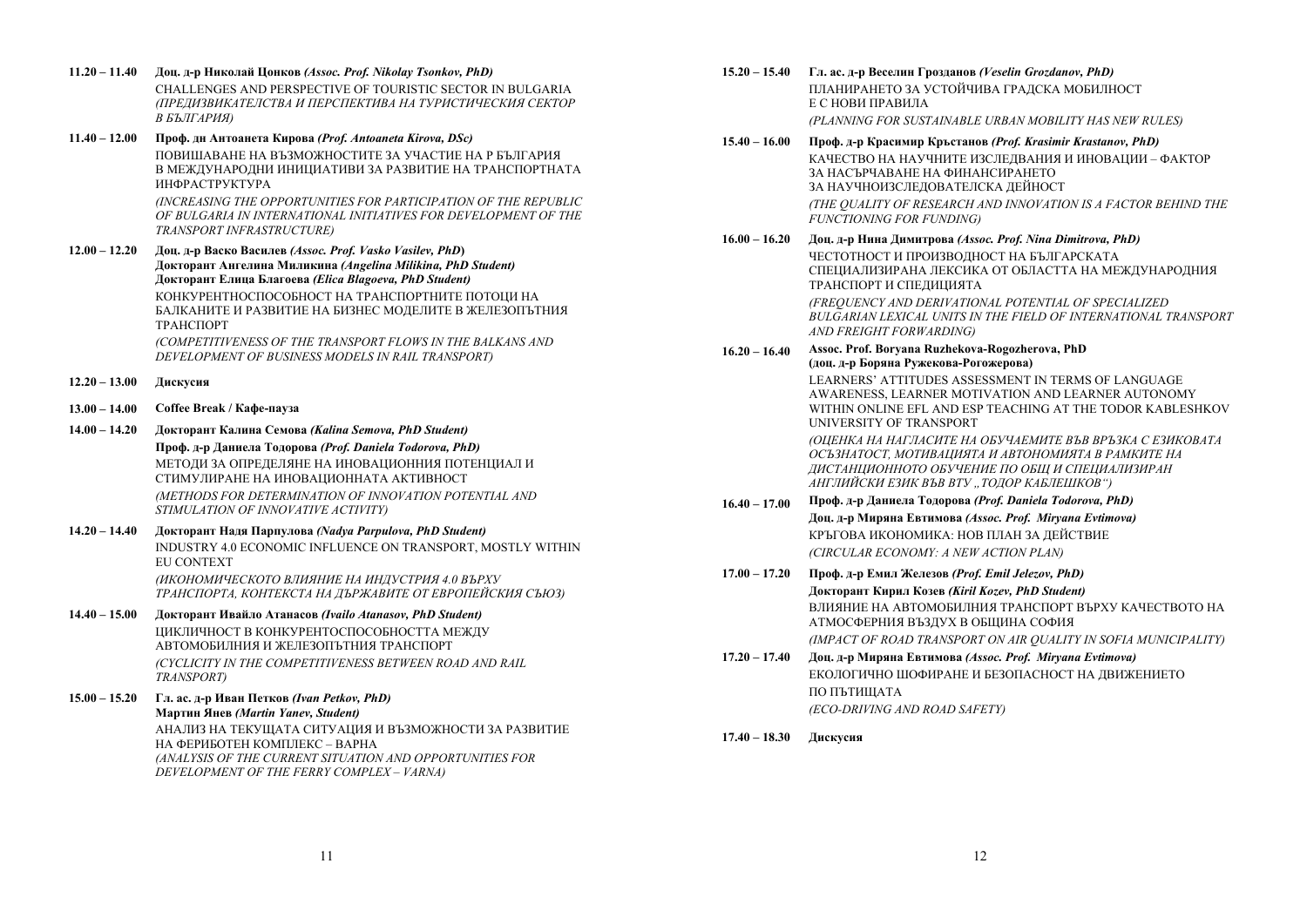### **SESSION 2 / СЕКЦИЯ 2**

#### **09 October 2021 / Todor Kableshkov Hall / Зала Тодор Каблешков**

**Economic Issues of Transport** 

*"Икономически проблеми на транспорта"* 

**Chairwoman /** Председател: Assoc. Prof. **Valentina Staneva,** PhD

**Scientific secretary /** Научен секретар: **Veselin Grozdanov,** PhD

- **09.00 09.30 Prof. Zoran Cekerevac, PhD** *(Проф. д-р Зоран Чекеревац)*  **Prof. Ing. Zdeněk Dvořák, PhD** *(Проф. д-р инж. Зденек Дворак)*  **Prof. Ludmila Prigoda, DSc** *(Проф. дн Людмила Пригода)* ARE ELECTRIC CARS NOW AN ENVIRONMENTALLY FRIENDLY SOLUTION? YES AND NO. *(ЕЛЕКТРИЧЕСКИТЕ АВТОМОБИЛИ ДНЕС ПРИРОДОСЪОБРАЗНО РЕШЕНИЕ ЛИ СА? ДА И НЕ.)*
- **09.30 10.00 Assoc. Prof. Stanislav Filip, PhD** *(Доц. д-р Станислав Филип),*  **Ľubica Filipová, PhD** *(д-р Любица Филипова),*  **Assoc. Prof. Nadija Dubrovina, PhD** *(Доц. д-р Надя Дубровина)*  ROAD SAFETY WITHIN STRATEGIC PAPERS/ DOCUMENTS *(ПЪТНА БЕЗОПАСНОСТ В СТРАТЕГИЧЕСКИТЕ ДОКУМЕНТИ)*
- **10.00 10.30 Prof. Ludmila Prigoda, DSc** *(Проф. дн Людмила Пригода)*  **Prof. Madina Alikaeva, DSc** *(Проф. дн Мадина Аликаева)*  **Prof. Zoran Cekerevac, PhD** *(Проф. д-р Зоран Чекеревац)*  THE TRANSPORT INDUSTRY IN THE CONTEXT OF A PANDEMIC: FINANCIAL ASPECTS *(ТРАНСПОРТНАТА ИНДУСТРИЯ В КОНТЕКСТА НА ПАНДЕМИЯ: ФИНАНСОВИ АСПЕКТИ)*
- **10.30 11.00 Coffee Break / Кафе-пауза**
- **11.00– 11.30 Prof. Evgeni Safonov, DSc** *(Проф. дтн Евгений Сафонов***) Prof. Sergei Kirsanov, PhD** *(Проф. д-р Сергей Кирсанов)*  **Assoc. Prof. Galina Palamarenko, PhD** *(Доц. д-р Галина Паламаренко)*  СОВЕРШЕНСТВОВАНИЕ СИСТЕМЫ УПРАВЛЕНИЯ ТРАНСПОРТНЫМ КОМПЛЕКСОМ САНКТ-ПЕТЕРБУРГА *(УСЪВЪРШЕНСТВАНЕ НА СИСТЕМАТА ЗА УПРАВЛЕНИЕ НА ТРАНСПОРТА НА САНКТ ПЕТЕРБУРГ)*
- **11.30 12.00 Assoc. Prof. Milanka Bogavac, PhD** *(Доц. д-р Миланка Богавац)*  **Prof. Zoran Cekerevac, PhD** *(Проф. д-р Зоран Чекеревац)*  DIGITIZATION, INTERNET OF THINGS, AND SUPPLY CHAINS FROM THE ASPECT OF SMES *(ДИГИТАЛИЗАЦИЯ, ИНТЕРНЕТ НА НЕЩАТА И ВЕРИГИ НА ДОСТАВКА ОТ АСПЕКТА НА МАЛКИТЕ И СРЕДНИ ПРЕДПРИЯТИЯ)*

| $12.00 - 12.30$ | Selcuk Duranlar, PhD (д-р Селчук Дуранлар)                                                                                                                                                     |
|-----------------|------------------------------------------------------------------------------------------------------------------------------------------------------------------------------------------------|
|                 | Prof. Simeon Ananiev, PhD (Проф. д-р Симеон Ананиев)<br><b>INTERMODAL TRANSPORTATION ALTERNATIVES AS A MEANS TO</b><br>TURKEY'S VEHICLE TRAFFIC                                                |
| $12.30 - 13.00$ | Дискусия                                                                                                                                                                                       |
| $13.00 - 14.00$ | Coffee Break / Кафе-пауза                                                                                                                                                                      |
| $14.00 - 14.30$ | Assoc. Prof. Mustafa Hatipler, PhD (dou. d-p Mycmada Xamunnep)<br>QUALITY OF EDUCATION AND NATIONAL VOCATIONAL STANDARD IN<br><b>LOGISTICS IN TURKEY</b>                                       |
| $14.30 - 15.00$ | Selcuk Duranlar, PhD (д-р Селчук Дуранлар)<br>IMPORTANCE OF PROFESSIONAL COMPETENCE IN TRANSPORTATION OF<br>DANGEROUS GOODS ON THE HIGHWAYS IN TURKEY                                          |
| $15.00 - 15.30$ | Prof. Dragan Petrović, PhD (Проф. д-р Драган Петрович),                                                                                                                                        |
|                 | Assoc. Prof. Milan Bizic, PhD (Доц. д-р Милан Базич)                                                                                                                                           |
|                 | OVERVIEW OF DEVELOPMENT OF RAILWAY VEHICLES IN KRALJEVO<br>(ПРЕГЛЕД НА РАЗВИТИЕТО НА ЖЕЛЕЗОПЪТНИТЕ ПРЕВОЗНИ СРЕДСТВА<br><b>B KPAJIEBO)</b>                                                     |
| $15.30 - 16.00$ | Prof. Branislav Gavrilović, PhD (Проф. д-р Бранислав Гаврилович),                                                                                                                              |
|                 | Prof. Zoran Bundalo, PhD (Проф. д-р Зоран Бундало)<br>DESIGN OF THE CURRENT LOGGER OF AUTOMATIC CONTROL SYSTEM<br>FOR CURRENT COLLECTORS WITH ICE OR RIME FROST ON THE<br><b>OVERHEAD LINE</b> |
|                 | (ПРОЕКТИРАНЕ НА АВТОМАТИЧЕН РЕГИСТРАТОР ЗА ЕЛЕКТРИЧЕСКИ<br>ТОК ЗА АВТОМАТИЧНА СИСТЕМА ЗА УПРАВЛЕНИЕ ЗА ТОКОПРИЕМНИЦИ                                                                           |
|                 | С ЛЕД ИЛИ СКРЕЖ ПО КОНТАКТНАТА МРЕЖА)                                                                                                                                                          |
| $16.00 - 16.30$ | Selcuk Duranlar, PhD (д-р Селчук Дуранлар),                                                                                                                                                    |
|                 | Prof. Simeon Ananiev, PhD (Проф. д-р Симеон Ананиев)<br><b>INTERMODAL TRANSPORT PREPAREDNESS IN TURKEY AND BULGARIA</b><br>(ИНТЕРМОДАЛНИ ТРАНСПОРТНИ ВЪЗМОЖНОСТИ НА ТУРЦИЯ И<br>БЪЛГАРИЯ)      |
| $16.30 - 16.50$ | Проф. дн Антоанета Кирова (Prof. Antoaneta Kirova, DSc)<br>Докторант Димитър Тодоров (Dimitar Todorov, PhD Student)                                                                            |
|                 | ГЕОГРАФСКОТО МЕСТОПОЛОЖЕНИЕ НА БЪЛГАРИЯ - ВАЖНО<br>КОНКУРЕНТНО ПРЕДИМСТВО ЗА РАЗВИТИЕ НА ТРАНСПОРТНАТА<br>ИНФРАСТРУКТУРА ПРИ ИНИЦИАТИВАТА "ЕДИН ПОЯС - ЕДИН ПЪТ"                               |
|                 | (THE GEOGRAPHICAL LOCATION OF BULGARIA - AN IMPORTANT<br>COMPETITIVE ADVANTAGE FOR THE DEVELOPMENT OF THE TRANSPORT<br>INFRASTRUCTURE IN THE ONE BELT - ONE BELT INITIATIVE)                   |
| $16.50 - 17.10$ | д-р Дияна Маринова (Diyana Marinova, PhD)<br>ФИРМЕНАТА СИГУРНОСТ КАТО КЛЮЧОВ ЕЛЕМЕНТ ЗА ЕФЕКТИВНО И<br>ЕФИКАСНО УПРАВЛЕНИЕ.                                                                    |

*(COMPANY SECURITY AS A KEY ELEMENT FOR EFFECTIVE AND EFFICIENT MANAGEMENT)*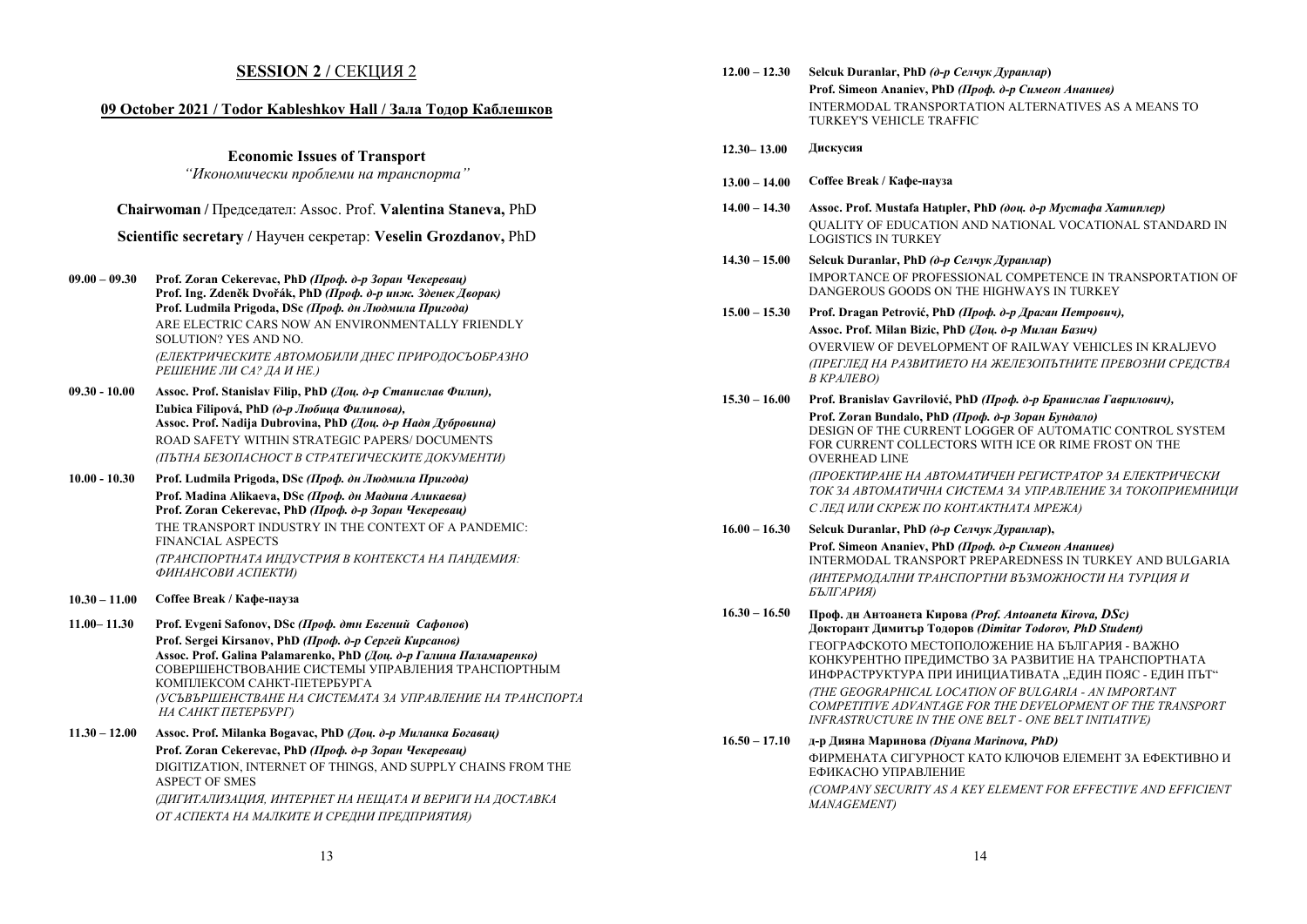- **17.10 17.30 Докторант Камен Христов** *(Kamen Hristov, PhD Student)*  ВЪВЕЛЕНИЕ В СИСТЕМАТА НА ОБУЧЕНИЕ ЧРЕЗ РАБОТА (ЛУАЛНО ОБУЧЕНИЕ) В БЪЛГАРИЯ *(INTRODUCTION TO THE WORK TRAINING SYSTEM (DUAL TRAINING) IN BULGARIA)*
- **17.30 17.50 д-р Дияна Маринова** *(Diyana Marinova, PhD)*  РОЛЯТА НА СПЕЦИАЛИСТИТЕ ПО УПРАВЛЕНИЕ ЧОВЕШКИТЕ РЕСУРСИ В УСЛОВИТА НА ПАНДЕМИЯ - ТЕНДЕНЦИИ И ПРЕДИЗВИКАТЕЛСТВА *(THE ROLE OF HUMAN RESOURCES MANAGEMENT SPECIALISTS IN A PANDEMIC CONDITION - TRENDS AND CHALLENGES)*

**17.50 – 18.30 Дискусия**

## **SESSION 3 / СЕКЦИЯ 3**

## **08 October 2021 / Jubilee Hall / Зала Юбилейна**

**Telecommunications and Electrical Equipment in Transport**

*"Електроенергийни системи <sup>и</sup> съоръжения <sup>в</sup> транспорта"* 

**Chairman /** Председател: **Ivan Petrov,** Assoc. Prof., PhD

### **Scientific secretary /** Научен секретар: **Martina Tomcheva,** PhD

**09.00 – 09.20 Доц. д-р Иван Петров** *(Assoc. Prof. Ivan Petrov, PhD)*  **Гл. ас. д-р Мартина Томчева** *(Martina Tomcheva, PhD)*  ЕКСПЕРИМЕНТАЛНО ОПРЕДЕЛЯНЕ НАПРЕЖЕНИЕТО НА ТЯГОВИЯ ПОДВИЖЕН СЪСТАВ В ЖЕЛЕЗОПЪТНИЯ УЧАСТЪК "КАРНОБАТ- БУРГАС" *(EXPERIMENTAL DETERMINATION OF TENSION OF TRACTION ROLLING STOCK IN THE RAILWAY SECTION "KARNOBAT - BURGAS")* 

**09.20 – 09.40 Проф. д-р Васил Димитров** *(Prof. Vasil Dimitrov, PhD)* **Ас. д-р Людмил Попов** *(Ludmil Popov, PhD)* ИДЕНТИФИКАЦИЯ НА ПАРАМЕТРИ НА КОТВЕНАТА ВЕРИГА ПРИ РАЗЛИЧНИ РЕЖИМИ НА РЕГУЛИРАНЕ НА СКОРОСТТА НА ДВИГАТЕЛ ЗА ПОСТОЯНЕН ТОК *(IDENTIFICATION OF THE ARMATURE CIRCUIT PARAMETERS AT DIFFERENT MODES OF THE SPEED REGULATION OF DC MOTOR)* 

**09.40 – 10.00 Ас. д-р Людмил Попов** *(Ludmil Popov, PhD)* **Проф. д-р Васил Димитров** *(Prof. Vasil Dimitrov, PhD)* МОЛИФИЦИРАН МЕТОЛ ЗА ОПЕРАТИВНА ИЛЕНТИФИКАЦИЯ НА ОСНОВНИ ПАРАМЕТРИ НА ЕЛЕКТРОЗАДВИЖВАНЕТО *(MODIFIED METHOD FOR OPERATIONAL IDENTIFICATION OF BASIC PARAMETERS OF ELECTRICAL DRIVE)* 

- **10.00 10.20 Гл. ас. д-р Тодор Лалев** *(Todor Lalev, PhD)* **Проф. д-р Георги Павлов** *(Prof. Georgi Pavlov, PhD)*  ЛАБОРАТОРЕН СИМУЛАТОР ЗА ДИГИТАЛИЗАЦИЯ НА ТЯГОВА ЕЛЕКТРОЗАХРАНВАЩА СИСТЕМА *(STUDY OF THE POSSIBILITIES FOR INCREASING THE OPERATIONAL INDICATORS OF THE TRACTION POWER SUPPLY SYSTEM BY DIGITALIZATION)*
- **10.20– 11.00 Coffee Break / Кафе-пауза**

**11.00 – 11.20 Докторант Никола Стамболиев** *(Nikola Stamboliev, PhD Student)* **Проф. д-р Георги Павлов** *(Prof. Georgi Pavlov, PhD)*  **Гл. ас. д-р Любомир Секулов** *(Lubomir Sekulov, PhD)*  ИЗСЛЕДВАНЕ И АНАЛИЗ ЧРЕЗ МОДЕЛИРАНЕ В СРЕДАТА НА MATLAB НА ВЪЗМОЖНОСТИТЕ ЗА ЛЕДОТОПЕНЕ ПРИ ТЯГОВИ КОНТАКТНИ МРЕЖИ ЗА ПРОМЕНЛИВ ТОК – ЧАСТ I *(INVESTIGATION AND ANALYSIS THROUGH MODELING IN THE MATLAB ENVIRONMENT OF THE POSSIBILITIES OF ICE MELTING IN AC ACTIVE TRAIN NETWORKS - PART I)*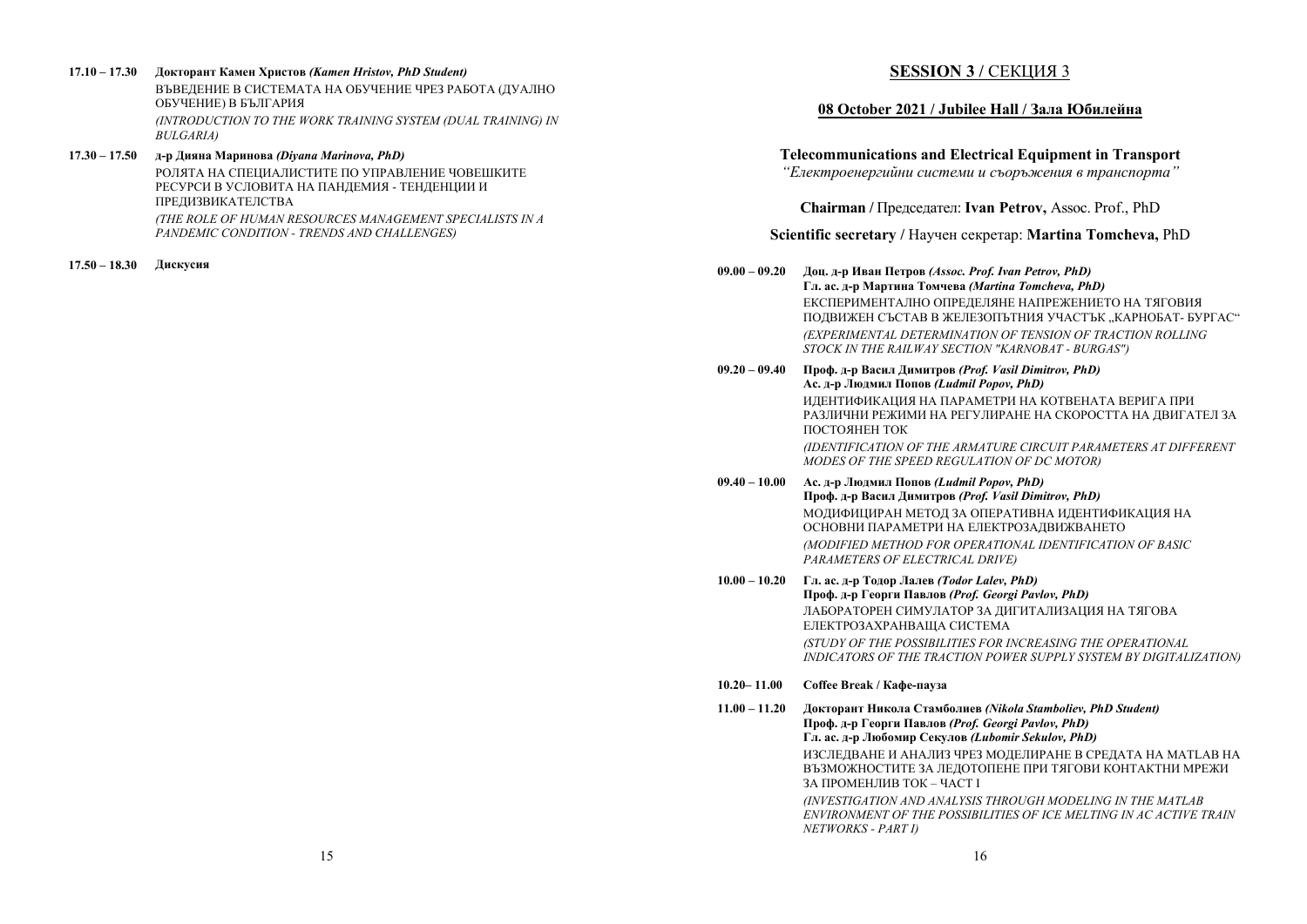**11.20 – 11.40 Докторант Никола Стамболиев** *(Nikola Stamboliev, PhD Student)*  **Гл. ас. д-р Любомир Секулов** *(Lubomir Sekulov, PhD)* ИЗСЛЕДВАНЕ И АНАЛИЗ ЧРЕЗ МОДЕЛИРАНЕ В СРЕДАТА НА MATLAB НА ВЪЗМОЖНОСТИТЕ ЗА ЛЕДОТОПЕНЕ ПРИ ТЯГОВИ КОНТАКТНИ МРЕЖИ ЗА ПРОМЕНЛИВ ТОК – ЧАСТ II

> *(INVESTIGATION AND ANALYSIS THROUGH MODELING IN THE MATLAB ENVIRONMENT OF THE POSSIBILITIES OF ICE MELTING IN AC ACTIVE TRAIN NETWORKS - PART II)*

**11.40 – 12.00 Гл. ас. д-р Любомир Секулов** *(Lubomir Sekulov, PhD)* **Докторант Никола Стамболиев** *(Nikola Stamboliev, PhD Student)*  ИЗСЛЕДВАНЕ И АНАЛИЗ ЧРЕЗ МОДЕЛИРАНЕ В СРЕДАТА НА MATLAB НА ВЪЗМОЖНОСТИТЕ ЗА ЛЕДОТОПЕНЕ ПРИ ТЯГОВИ КОНТАКТНИ МРЕЖИ ЗА ПРОМЕНЛИВ ТОК – ЧАСТ III *(INVESTIGATION AND ANALYSIS THROUGH MODELING IN THE MATLAB* 

*ENVIRONMENT OF THE POSSIBILITIES OF ICE MELTING IN AC ACTIVE TRAIN NETWORKS - PART III)* 

- **12.00 12.20 Докторант Николай Павлов** *(Nikolay Pavlov, PhD Student)*  **Проф. д-р Васил Димитров** *(Prof. Vasil Dimitrov, PhD)* АНАЛИЗ НА РАЗЛИЧНИТЕ СХЕМИ НА ЗАДВИЖВАНЕ НА ЕЛЕКТРОМОБИЛИТЕ*(ANALYSIS OF THE DIFFERENT ELECTRIC VEHICLE POWERTRAIN LAYOUTS)*
- **12.20 12.40 Докторант Владислав Бойновски** *(Vladislav Boynovski, PhD Student)* ИЗСЛЕДВАНЕ РЕЖИМИТЕ НА РАБОТА НА ТЯГОВ АСИНХРОНЕН ЕЛЕКТРОДВИГАТЕЛ, ЗАДВИЖВАЩ ЕЛЕКТРОМОБИЛ *(INVESTIGATION OF OPERATING MODES OF TRACTION ASYNCHRONOUS MOTOR, ACTUATING AN ELECTRIC VEHICLE)*
- **12.40 13.00 Дискусия**
- **13.00 14.00 Coffee Break / Кафе-пауза**
- **14.00 14.20 Гл. ас. д-р Любомир Секулов** *(Lubomir Sekulov, PhD)*  **Докторант Ирена Божичкова** *(Irena Bojichkova, PhD Student)*  **Гл. ас. д-р Мартин Златков** *(Martin Zlatkov, PhD)*  **Гл. ас. д-р Мартина Томчева** *(Martina Tomcheva, PhD)*  ИЗСЛЕДВАНЕ НА ТОВАРНАТА СПОСОБНОСТ И РАЗРЯДНИЯ ТОК НА КАСКАДЕН УМНОЖИТЕЛ НА НАПРЕЖЕНИЕ *(INVESTIGATION OF LOAD CAPACITY AND DISCHARGE CURRENT OF A*

*CASCADE VOLTAGE MULTIPLICATOR)* 

- **14.20 14.40 Гл. ас. Георги Димитров (***Senior Lecturer Georgi Dimitrov)* ЕНЕРГИЙНА ЕФЕКТИВНОСТ НА ТРАНСПОРТНАТА УСЛУГА ПО ЛИНИИ 1 И 2 НА СОФИЙСКОТО МЕТРО *(ENERGY EFFICIENCY OF THE TRANSPORT SERVICE ON LINES 1 AND 2 OF*
- *THE SOFIA METRO)*  **14.40 – 15.00 Докторант Борис Васов** *(Boris Vasov, PhD Student)*

ИЗСЛЕДВАНЕ И АНАЛИЗ НА ЕНЕРГЕТИЧНИТЕ ПАРАМЕТРИ НА НОВА ИНДУКЦИОННА ТИГЕЛНА ПЕЩ "INDUGA" MFT CU 25000 В ЗАВОД ЗА ЦВЕТНИ МЕТАЛИ "СОФИЯ МЕД"

*(INVESTIGATION AND ANALYSIS OF THE ENERGY PARAMETERS OF A NEW INDUCTION CRUBICLE FURNACE "INDUGA" MFT CU 25000 IN COPPER ALLOY FACTORY "SOFIA MED")* 

- **15.00 15.20 Гл. ас. Георги Димитров (***Senior Lecturer Georgi Dimitrov, PhD)*  **Докторант Александър Вецков** *(Aleksandar Vetskov, PhD Student)*  ЕФЕКТИВНОСТ НА УРЕДБИТЕ ЗА КОМПЕНСИРАНЕ НА РЕАКТИВНА МОЩНОСТ В ТЯГОВИТЕ ПОДСТАНЦИИ НА ЖЕЛЕЗОПЪТНИЯ ТРАНСПОРТ *(EFFICIENCY OF REACTIVE POWER COMPENSATION SYSTEMS IN TRACTION SUBSTATIONS OF RAILWAY TRANSPORT)*
- **15.20 15.40 Гл. ас. д-р Любомир Секулов** *(Lubomir Sekulov, PhD)* ИЗСЛЕДВАНЕ НА ЕНЕРГИЙНАТА ЕФЕКТИВНОСТ НА СТАТИЧЕН ПРЕОБРАЗУВАТЕЛ МОДЕЛ 2 UKSBRІ-DB *(TESTING THE ENERGY EFFICIENCY OF STATIC CONVERTOR, MODEL 2 UKSBRІ-DB)*
- **15.40 16.00 Докторант Емил Додов** *(Emil Dodov, PhD Student)*  ИЗСЛЕДВАНЕ И АНАЛИЗ НА ТЯГОВИТЕ АГРЕГАТИ, ИЗПОЛЗВАНИ В ТПС НА МЕТРОПОЛИТЕНА И ОПОЛЗОТВОРЯВАНЕ НА РЕКУПЕРИРАНАТА ЕНЕРГИЯ ЧРЕЗ ВРЪЩАНЕ В МРЕЖИ СРЕДНО НАПРЕЖЕНИЕ *(STUDY AND ANALISIS OF THE TRACTION UNITS USED IN TRACTION POWER SUBSTATION OF THE SUBWAY AND UTILIZATION OF THE RECUPERATIVE ENERGY BY RETURNING IN NETS WITH LOW VOTAGE)*
- **16.00 16.20 Докторант Петко Костадинов** *(Petko Кostadinov, PhD Student)*  ПРОЕКТИРАНЕ НА СИСТЕМА ЗА ИЗСЛЕДВАНЕ НА ВЕТРОВИЯ ПОТЕНЦИАЛ *(DESIGN SYSTEM FOR WIND ENERGY POTENTIAL MEASUREMENTS)*
- **16.20 16.40 Докторант Андрей Карапетков** *(Andrey Karapetkov, PhD Student)*  ИЗСЛЕДВАНЕ НА ОСНОВНИТЕ ПАРАМЕТРИ НЕОБХОДИМИ ЗА ИЗГРАЖДАНЕ И ПРОЕКТИРАНЕ НА ФОТОВОЛТАИЧНА ЦЕНТРАЛА *(INVESTIGATION OF THE BASIC PARAMETERS NECESSARY FOR CONSTRUCTION AND DESIGN OF A PHOTOVOLTAIC POWER PLANT)*
- **16.40 17.00 Докторант Ирена Божичкова** *(Irena Bojichkova, PhD Student)*  КАЛИБРИРАНЕ НА КИЛОВОЛТМЕТЪР ЗА ПОСТОЯННО НАПРЕЖЕНИЕ *(CALIBRATION OF VOLTOMETER FOR HIGH VOLTAGE)*
- **17.00 17.20 Гл. ас. д-р Мартин Златков** *(Martin Zlatkov, PhD)*  ИЗГРАЖДАНЕ НА КАСКАДЕН УМНОЖИТЕЛ НА НАПРЕЖЕНИЕ ЗА ЛАБОРАТОРНИ ЦЕЛИ *(CONSTRUCTION OF CASCADE VOLTAGE MULTIPLICATOR FOR LABORATORY PURPOSES)*
- **17.20 17.40 Гл. ас. д-р Илко Търпов** *(Ilko Tarpov, PhD)*

АНАЛИЗ НА ВЪЗМОЖНОСТИТЕ ЗА ЕКСПЛОАТИРАНЕ НА СИСТЕМАТА ЗА ЕЛЕКТРОСНАБДЯВАНЕ НА ТРОЛЕЙБУСНИЯ ТРАНСПОРТ В ГРАД ПЛОВДИВ

*(ANALYSIS OF THE OPPORTUNITIES FOR OPERATION OF THE ELECTRICITY SUPPLY SYSTEM OF THE TROLLEYBUS TRANSPORT IN THE CITY OF PLOVDIV)* 

**17.40 – 18.30 Дискусия**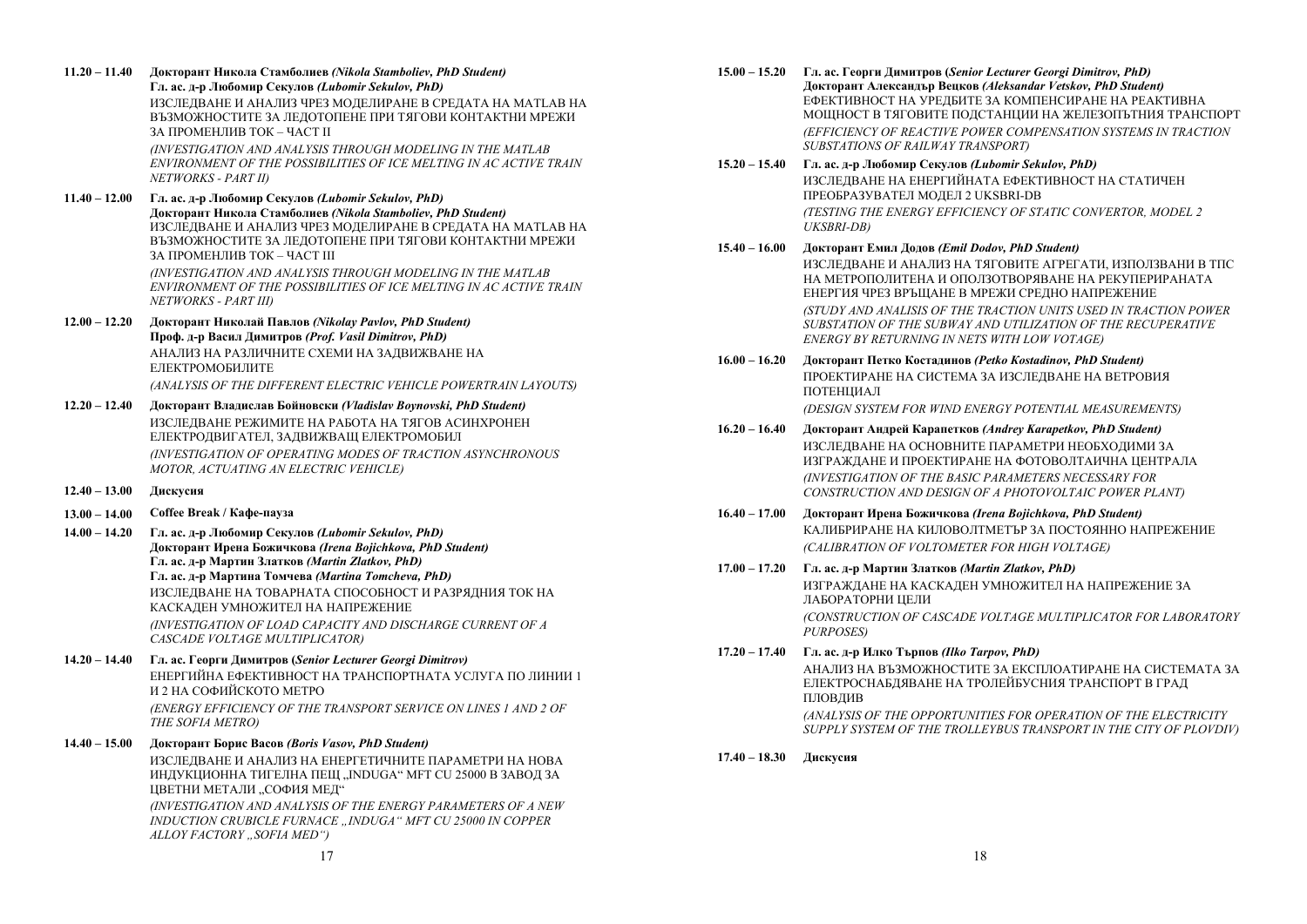### **SESSION 4 /** СЕКЦИЯ 4

#### **08 October 2021/ ROAD SAFETY HALL/ ЗАЛА ПЪТНА БЕЗОПАСНОСТ**

#### **Mechanics, Mechatronics and Mathematics**

*"Механика, мехатроника <sup>и</sup> математика"* 

#### **Materials Science and Technologies**

*"Материалознание <sup>и</sup> технологии на материалите"* 

#### **Chairman /** Председател: **Valentin Nedev,** Prof., PhD

**Scientific secretary /** Научен секретар**: Ilia Andonov,** Assoc. Prof., PhD

**09.00 – 09.20 Проф. дн Светослав Николов** *(Prof. Svetoslav Nikolov, DSc)* 

EFFECT OF SYNCHRONIZATION ON A SYSTEM OF HOPF-LANGFORD TYPE *(ЕФЕКТ НА СИНХРОНИЗАЦИЯТА ВЪРХУ ЕДНА СИСТЕМА ОТ HOPF-LANGFORD ТИП)* 

- **09.20 09.40 Проф. д-р Валентин Недев** *(Prof. Valentin Nedev, PhD)*  КОМПОЗИТНИ МАТЕРИАЛИ В УСЛОВИЯ НА ВИСОКОСКОРОСТНИ ДЕФОРМАЦИИ *(COMPOSITE MATERIALS IN CONDITIONS OF HIGH-SPEED DEFORMATIONS)*
- **09.40 10.00 Доц. дн Анастас Иванов** *(Assoc. Prof. Anastas Ivanov, DSc)*  PENDULUM SUSPENDED ON AN ELASTIC BEAM *(МАХАЛО ОКАЧЕНО НА ЕЛАСТИЧНА ГРЕДА)*
- **10.00 10.20 Доц. д-р Илия Андонов** *(Assoc. Prof. Ilia Andonov, PhD)*  **Доц. д-р Юлияна Яворова** *(Assoc. Prof. Juliana Javorova, PhD)*  **Проф. дн Витан Гълъбов** *(Prof. Vitan Gаlаbov, DSc )*  СИНТЕЗ НА ЕКВИВАЛЕНТНИ ПРЕДАВАТЕЛНИ МЕХАНИЗМИ С РОТАЦИЯ НА ВХОДА И ТРАНСЛАЦИЯ НА ИЗХОДА *(SYNTHESIS OF EQUIVALENT FUNCTION GENERATOR MECHANISMS WITH INPUT ROTATION AND OUTPUT TRANSLATION)*
- **10.20– 11.00 Coffee Break / Кафе-пауза**
- **11.00 11.20 Доц. дн Анастас Иванов** *(Assoc. Prof. Anastas Ivanov, DSc)*  STUDY THE TRAJECTORIES OF A TENNIS BALL *(ИЗСЛЕДВАНЕ ТРАЕКТОРИИТЕ НА ТЕНИС ТОПКА)*
- **11.20 11.40 Проф. д-р Иван Коларов** *(Prof. Ivan Kolarov, PhD)*  КОЕФИЦИЕНТ НА КОНЦЕНТРАЦИЯ В ЗАВАРЕНИ ЧРЕЗ ТРИЕНЕ И РАЗМЕСВАНЕ АЛУМИНИЕВИ СПЛАВИ*(CONCENTRATION COEFFICIENT IN FRICTION STIR WELDED ALUMINUM ALLOYS)*

**11.40 – 12.00 Проф. д.н. инж. Николай Тончев** *(Prof. Nikolay Tonchev, DSc)*  **Ас. д-р Николай Христов** *(Nikolay Hristov, PhD)*  ИДЕНТИФИЦИРАНЕ ВЛИЯНИЕТО НА ОБРАБОТВАНИЯ МАТЕРИАЛ И ПАРАМЕТРИТЕ НА РЕЖИМИТЕ НА РЯЗАНЕ ПРИ СТРУГОВАНЕ С ОТЧИТАНЕ ЕФЕКТИВНОСТТА НА ПРОЦЕСА *(IDENTIFICATION OF THE INFLUENCE OF THE TREATED MATERIAL AND THE PARAMETERS OF THE CUTTING MODES IN TURNING WITH TAKING INTO ACCOUNT THE EFFICIENCY OF THE PROCESS)* 

#### **12.00 – 12.20 Проф. д-р Иван Коларов** *(Prof. Ivan Kolarov, PhD)*  ДИАПАЗОН НА ИЗМЕНЕНИЕ НА КОЕФИЦИЕНТА НА КОНЦЕНТРАЦИЯ В ЪГЛОВ ЗАВАРЕН ШЕВ, ФОРМИРАН ПО НАПРАВЛЕНИЕТО НА НАТОВАРВАНЕ. КОНСТРУКТИВНИ ПРЕПОРЪКИ ЗА ОПТИМИЗАЦИЯ *(RANGE OF CHANGE OF THE CONCENTRATION IN WELDS FORMED IN THE DIRECTION OF LOADING. CONSTRUCTIVE RECOMMENDATIONS FOR OPTIMIZATION)*

- **12.20 12.40 Проф. д.н. инж. Николай Тончев** *(Prof. Nikolay Tonchev, DSc)*  **Д-р Илия Зюмбилев** *(Ilia Zyumbilev, PhD)*  **Ас. д-р Николай Христов** *(Nikolay Hristov, PhD)*  АНАЛИЗИРАНЕ НА ТОПЛОУСТОЙЧИВОСТТА НА ИНСТРУМЕНТАЛНА СТОМАНА ВН11 СЛЕД ЙОННО АЗОТИРАНЕ *(ANALYSIS OF THE HEAT RESISTANCE OF TOOL STEEL ВН11 AFTER ION-NITRIDING)*
- **12.40 13.00 Проф. д-р Иван Коларов** *(Prof. Ivan Kolarov, PhD)*  УЛТРАЗВУКОВО ИЗСЛЕДВАНЕ НА НЕЦЯЛОСТНОСТИ В ОБРАБОТЕНИ ЧРЕЗ ТРИЕНЕ И РАЗМЕСВАНЕ ОБРАЗЦИ ОТ АЛУМИНИЕВИ СПЛАВИ *(ULTRASONIC NON-DESTRUCTIVE TESTING OF IMPERFECTIONS IN FRICTION STIR WELDED ALUMINUM ALLOYS)*
- **13.00 14.00 Coffee Break / Кафе-пауза**